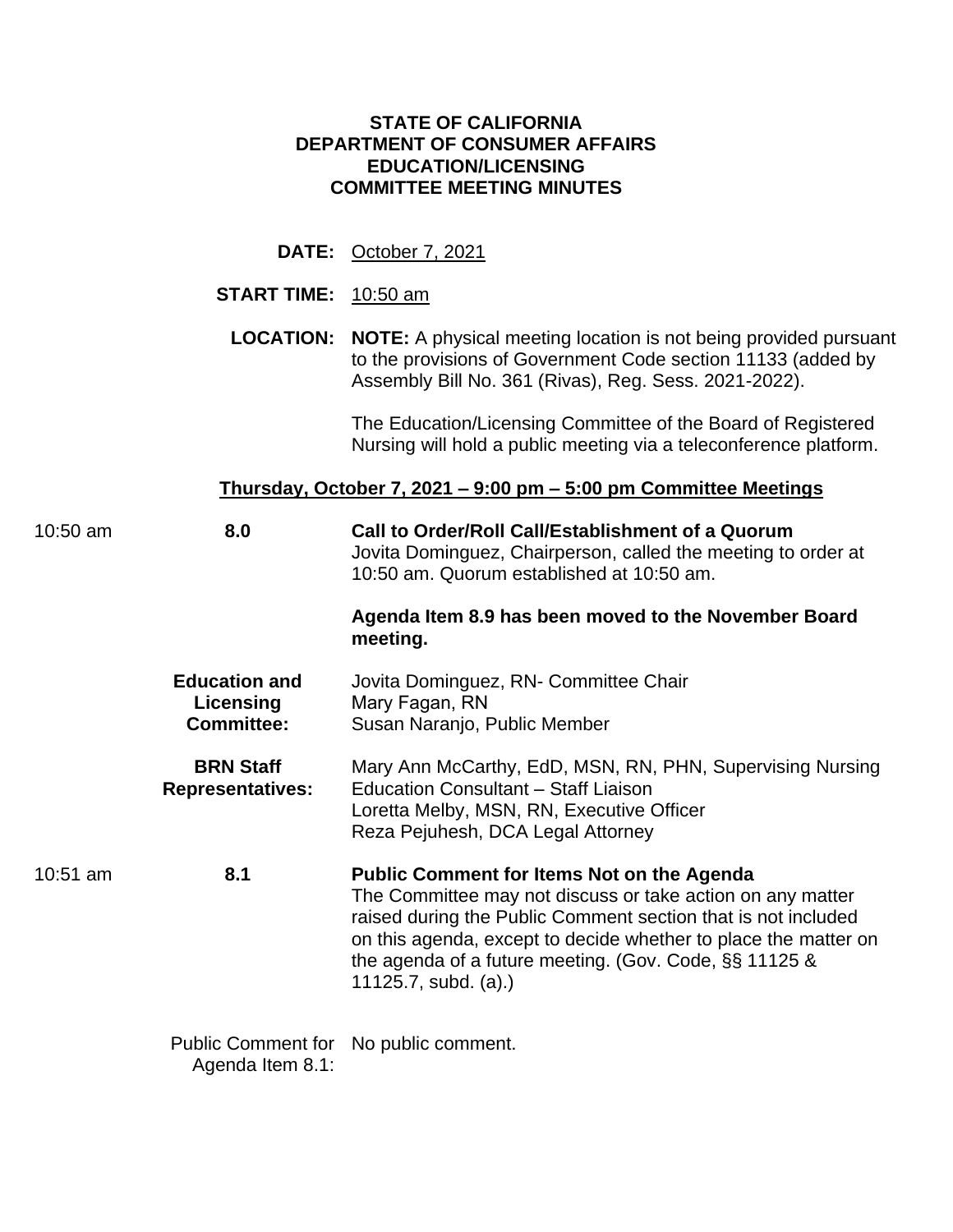| 10:52 am | 8.2                                             | <b>Minutes:</b>                                                                                                                                                                                                                                | <b>Review and Vote on Whether to Approve Previous Meeting</b><br>$\triangleright$ June 24, 2021                                                                                                                                                                                                                                                                                        |                      |           |  |  |
|----------|-------------------------------------------------|------------------------------------------------------------------------------------------------------------------------------------------------------------------------------------------------------------------------------------------------|----------------------------------------------------------------------------------------------------------------------------------------------------------------------------------------------------------------------------------------------------------------------------------------------------------------------------------------------------------------------------------------|----------------------|-----------|--|--|
|          | MOTION:<br>SECOND:<br><b>Public Comment for</b> | minutes.<br><b>Susan Naranjo</b>                                                                                                                                                                                                               | <b>Jovita Dominguez:</b> Motion to approve the previous meeting<br>No public comment.                                                                                                                                                                                                                                                                                                  |                      |           |  |  |
|          | Agenda Item 8.2:<br>VOTE:                       |                                                                                                                                                                                                                                                | <b>JD</b>                                                                                                                                                                                                                                                                                                                                                                              | <b>SN</b>            | <b>MF</b> |  |  |
|          |                                                 | Vote                                                                                                                                                                                                                                           | Y                                                                                                                                                                                                                                                                                                                                                                                      | Y                    | A         |  |  |
|          |                                                 |                                                                                                                                                                                                                                                | <u>Key</u> : Yes: Y   No: N   Abstain: A   Absent for Vote: AB                                                                                                                                                                                                                                                                                                                         |                      |           |  |  |
|          |                                                 |                                                                                                                                                                                                                                                |                                                                                                                                                                                                                                                                                                                                                                                        | <b>Motion Passed</b> |           |  |  |
| 10:54 am | 8.3                                             | Consultant                                                                                                                                                                                                                                     | Discussion and Possible Action Regarding Whether to<br><b>Recommend Ratification of Minor Curriculum Revisions and</b><br><b>Acknowledge Receipt of Program Progress Reports (16 CCR</b><br>§ 1426), and Whether to Recommend Ratification of Clinical<br>Facility Approval or Other Action (16 CCR § 1427) (Consent)<br>Presented by Mary Ann McCarthy, Supervising Nursing Education |                      |           |  |  |
|          |                                                 | <b>Loretta Melby:</b> Provided and update regarding the role of Mary<br>Ann McCarthy. Mary Ann McCarthy will be presenting on all of the<br>agenda items as the ELC Liaison. She will be presenting all of the<br>Agenda Items moving forward. |                                                                                                                                                                                                                                                                                                                                                                                        |                      |           |  |  |
|          | MOTION:                                         |                                                                                                                                                                                                                                                | Jovita Dominguez: Motion to accept Agenda Item 8.3.                                                                                                                                                                                                                                                                                                                                    |                      |           |  |  |
|          | SECOND:                                         | Mary Fagan                                                                                                                                                                                                                                     |                                                                                                                                                                                                                                                                                                                                                                                        |                      |           |  |  |
|          | Agenda Item 8.3:                                | Public Comment for No public comment.                                                                                                                                                                                                          |                                                                                                                                                                                                                                                                                                                                                                                        |                      |           |  |  |
|          | VOTE:                                           |                                                                                                                                                                                                                                                | JD                                                                                                                                                                                                                                                                                                                                                                                     | <b>SN</b>            | <b>MF</b> |  |  |
|          |                                                 | Vote                                                                                                                                                                                                                                           | Y                                                                                                                                                                                                                                                                                                                                                                                      | Y                    | Y         |  |  |
|          |                                                 | Key: Yes: Y   No: N   Abstain: A   Absent for Vote: AB                                                                                                                                                                                         |                                                                                                                                                                                                                                                                                                                                                                                        |                      |           |  |  |
|          |                                                 |                                                                                                                                                                                                                                                |                                                                                                                                                                                                                                                                                                                                                                                        | <b>Motion Passed</b> |           |  |  |
| 10:59 am | 8.4                                             |                                                                                                                                                                                                                                                | Discussion and Possible Action Regarding Whether to<br>Recommend Approval, Acceptance or Other Action for<br><b>Approved Nursing Programs. Continuing Approval of</b><br>Prelicensure Nursing Programs (BPC § 2788, 16 CCR §§                                                                                                                                                          |                      |           |  |  |

**1421, & 1423) (Consent)**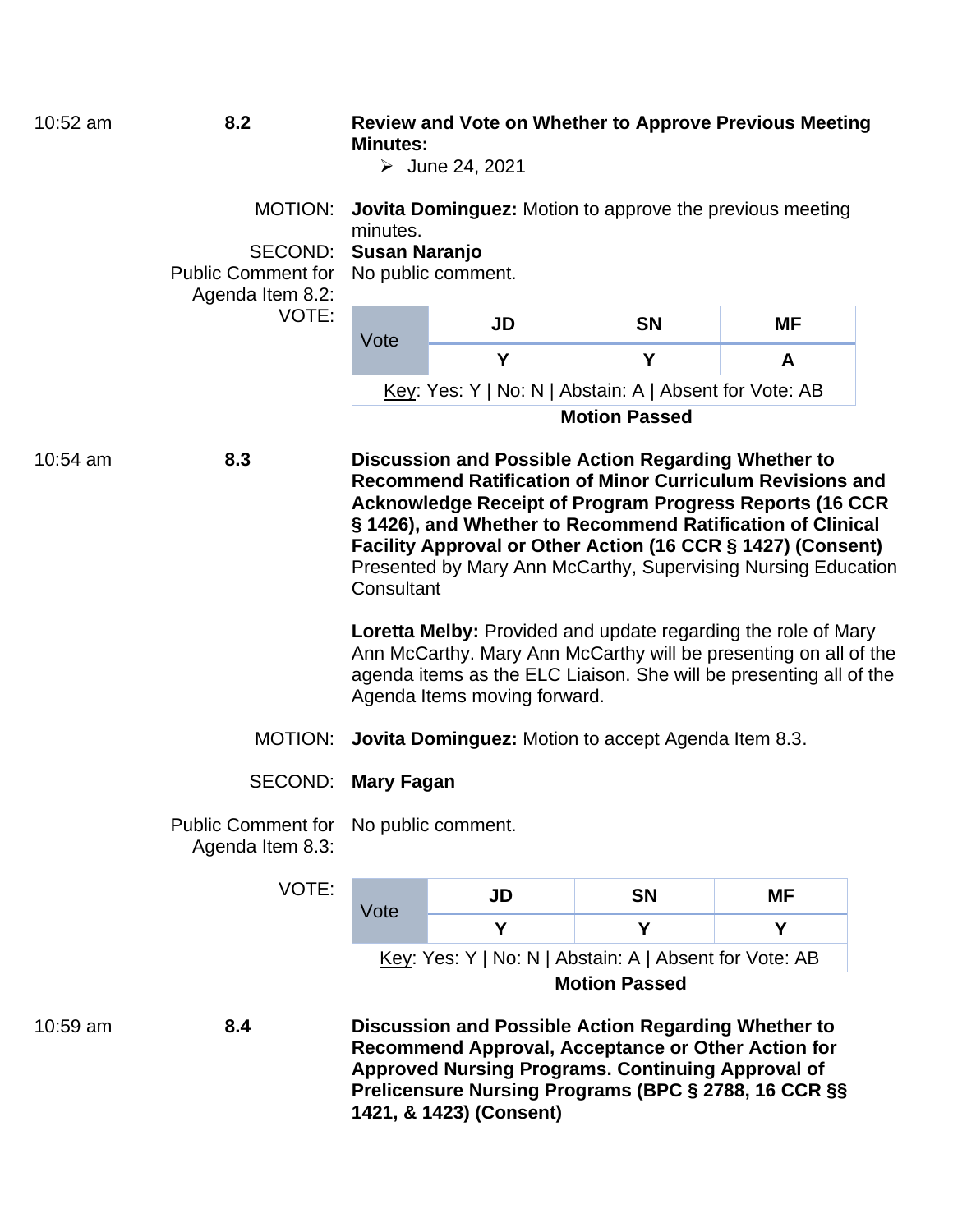Presented by Mary Ann McCarthy, Supervising Nursing Education Consultant

8.4.1 San Joaquin Delta College Associate Degree Nursing Program

8.4.2 California State University Sonoma Baccalaureate Degree Nursing Program

## **Continuing Approval of Advanced Practice (Nurse Practitioner) Nursing Programs (BPC § 2788, 16 CCR §§ 1421 & 1423) (Consent)**

Presented by Mary Ann McCarthy, Supervising Nursing Education Consultant

8.4.3 California State University Sonoma Nurse Practitioner Nursing Program

 **Nursing Programs (BPC § 2835; 16 § CCR 1485) (Consent) Initial Approval of Advanced Practice (Nurse Practitioner)**  Presented by Mary Ann McCarthy, Supervising Nursing Education Consultant

8.4.5 University of Massachusetts Global (formerly Brandman University) Advanced Practice Degree Nursing Program

8.4.6 California Baptist University Advanced Practice Degree Nursing Program

8.4.7 California State University San Marcos Advanced Practice Degree Nursing Program

8.4.8 Fresno Pacific University Advanced Practice Degree Nursing Program

# **Substantive changes to an Approved Advanced Practice (Nurse Practitioner) Nursing Program (16 CCR § 1483.2) (Consent)**

 8.4.9 Loma Linda University Advanced Practice Degree Nursing Program

8.4.10 United States University Advanced Practice Degree Nursing Program

 8.4.11 West Coast University Advanced Practice Degree Nursing Program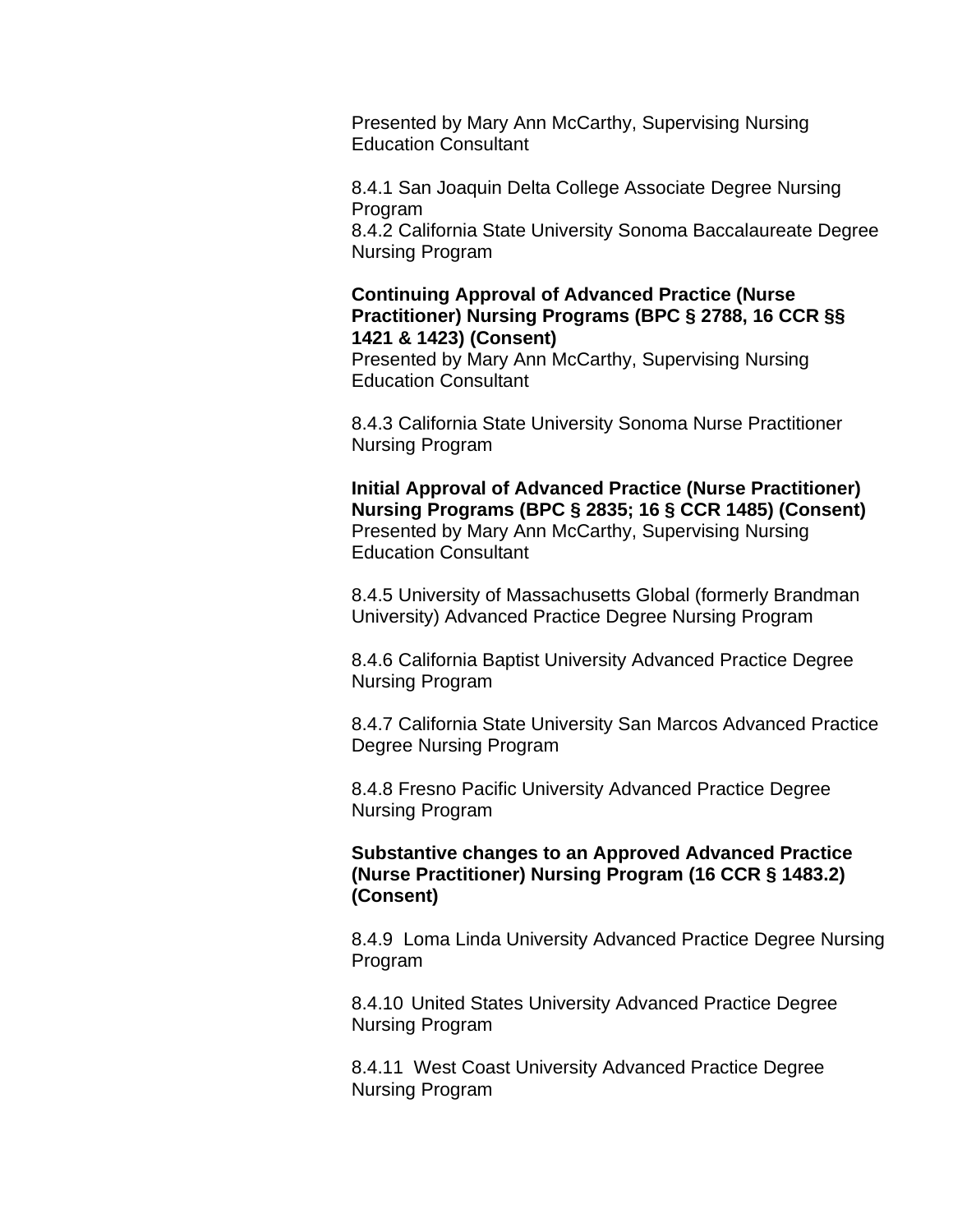|            | MOTION:<br><b>SECOND:</b><br><b>Public Comment for</b><br>Agenda Item 8.4: | <b>Mary Fagan</b>                                                                                                                                                                                                                                                                                                                                                            | <b>Jovita Dominguez:</b> Motion to accept Agenda Items within 8.4.<br>No public comment.                                                                                                                                                                                                                                                                         |                      |    |  |
|------------|----------------------------------------------------------------------------|------------------------------------------------------------------------------------------------------------------------------------------------------------------------------------------------------------------------------------------------------------------------------------------------------------------------------------------------------------------------------|------------------------------------------------------------------------------------------------------------------------------------------------------------------------------------------------------------------------------------------------------------------------------------------------------------------------------------------------------------------|----------------------|----|--|
|            | VOTE:                                                                      |                                                                                                                                                                                                                                                                                                                                                                              | <b>JD</b>                                                                                                                                                                                                                                                                                                                                                        | <b>SN</b>            | ΜF |  |
|            |                                                                            | Vote                                                                                                                                                                                                                                                                                                                                                                         | Y                                                                                                                                                                                                                                                                                                                                                                | Y                    | Y  |  |
|            |                                                                            |                                                                                                                                                                                                                                                                                                                                                                              | Key: Yes: Y   No: N   Abstain: A   Absent for Vote: AB                                                                                                                                                                                                                                                                                                           |                      |    |  |
|            |                                                                            |                                                                                                                                                                                                                                                                                                                                                                              |                                                                                                                                                                                                                                                                                                                                                                  | <b>Motion Passed</b> |    |  |
| $11:02$ am | 8.5                                                                        | <b>Discussion and Possible Action: Discussion and Possible</b><br><b>Action: Clinical Practice Experience Required for Nurse</b><br><b>Practitioner Students Enrolled in Non-California Based Nurse</b><br><b>Practitioner Education Programs. (CCR Title 16, § 1486)</b><br>(Consent)<br>Presented by Mary Ann McCarthy, Supervising Nursing<br><b>Education Consultant</b> |                                                                                                                                                                                                                                                                                                                                                                  |                      |    |  |
|            |                                                                            | 8.5.1 College of St Scholastica 1200 Kenwood Ave Duluth,<br>Minnesota 55811                                                                                                                                                                                                                                                                                                  |                                                                                                                                                                                                                                                                                                                                                                  |                      |    |  |
|            |                                                                            | 8.5.2 Spring Arbor University 106 E Main St. Spring Arbor, MI<br>49283<br>8.5.3 Vanderbilt University, Nursing. 461 21st Ave. South<br>Nashville, TN 37240<br><b>Jovita Dominguez:</b> Motion to accept Agenda Item 8.5.<br><b>Mary Fagan</b><br>No public comment.                                                                                                          |                                                                                                                                                                                                                                                                                                                                                                  |                      |    |  |
|            |                                                                            |                                                                                                                                                                                                                                                                                                                                                                              |                                                                                                                                                                                                                                                                                                                                                                  |                      |    |  |
|            | MOTION:<br>SECOND:<br><b>Public Comment for</b><br>Agenda Item 8.5:        |                                                                                                                                                                                                                                                                                                                                                                              |                                                                                                                                                                                                                                                                                                                                                                  |                      |    |  |
|            | VOTE:                                                                      |                                                                                                                                                                                                                                                                                                                                                                              | <b>JD</b>                                                                                                                                                                                                                                                                                                                                                        | <b>SN</b>            | MF |  |
|            |                                                                            | Vote                                                                                                                                                                                                                                                                                                                                                                         | Y                                                                                                                                                                                                                                                                                                                                                                | Y                    | Y  |  |
|            |                                                                            |                                                                                                                                                                                                                                                                                                                                                                              | Key: Yes: Y   No: N   Abstain: A   Absent for Vote: AB                                                                                                                                                                                                                                                                                                           |                      |    |  |
|            |                                                                            | <b>Motion Passed</b>                                                                                                                                                                                                                                                                                                                                                         |                                                                                                                                                                                                                                                                                                                                                                  |                      |    |  |
| 11:07 $am$ | 8.6                                                                        |                                                                                                                                                                                                                                                                                                                                                                              | Discussion and Possible Action Regarding Acceptance of<br><b>Program Progress Report with Discussion and Possible</b><br><b>Action to Address Any Performance Gaps Including Actions</b><br>Described in California Code of Regulations, title 16, section<br>1423.2, subdivision (a) (Present)<br>Presented by Mary Ann McCarthy, Supervising Nursing Education |                      |    |  |

**Consultant**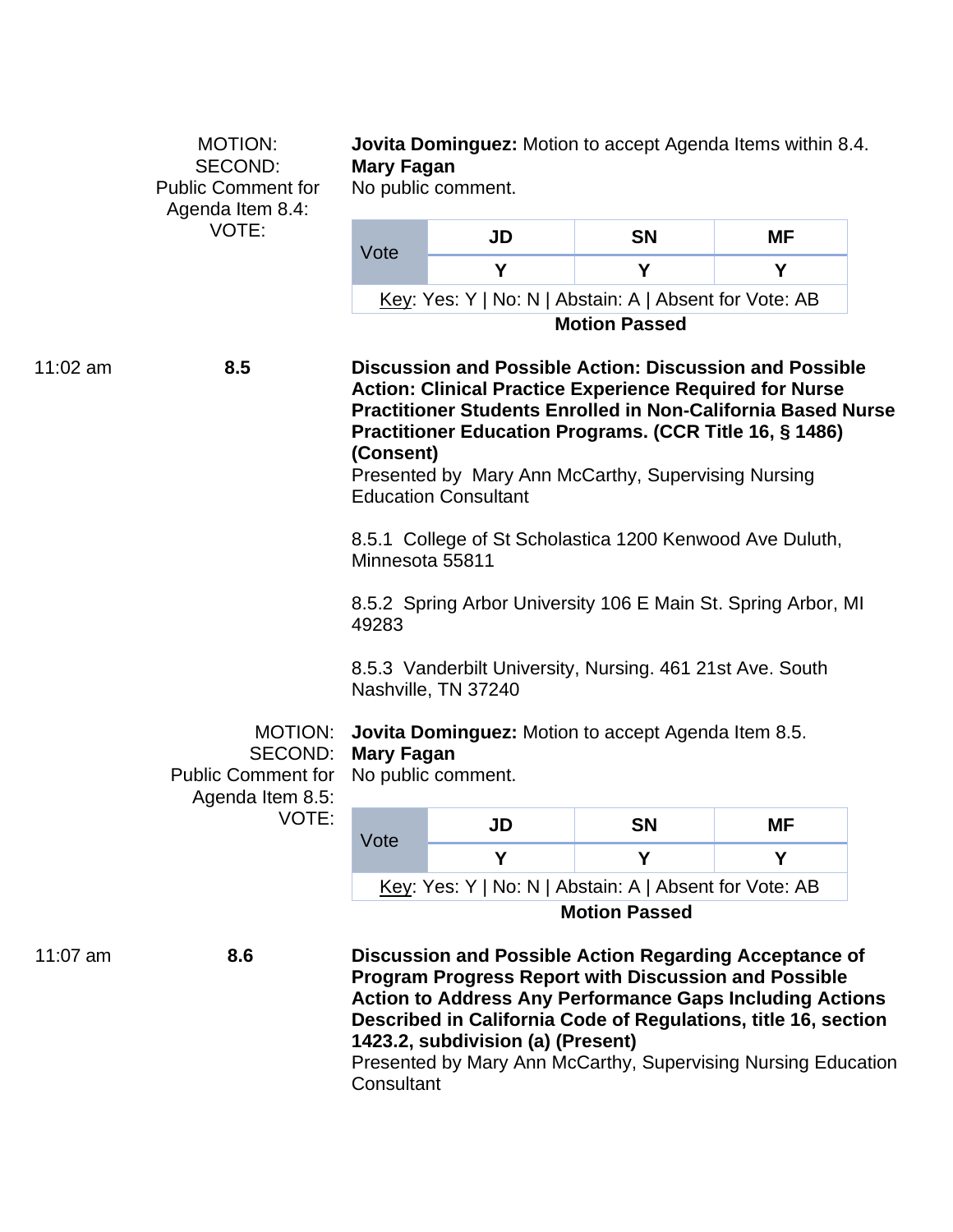East Los Angeles College Associate Degree Nursing Program (Present)

There are 3 remaining non-compliances for ELAC. The hiring of Med-surg faculty- interviews are to begin in November 2021. Instructional aide assistant- interviews are taking place on October 7th , 2021.

NCLEX pass rates are reported to the Board of Registered Nursing. Program Directors review each list to ensure that each student is actually from their stated school. ELAC NCLEX scores should increase to 77% after this next quarter.

**Susan Naranjo:** Expressed that she is not ready to increase the number of students admitted twice a year for enrollment.

**Mary Fagan:** Pleased at the progress of the NCLEX pass rates for ELAC. Believed that they should restrict the number of students to 20 twice a year for enrollment. For Spring 2022.

**Brenda Chan, ELAC:** Regarding the Spring of 2022- 30 students to be enrolled, Asked if ELAC would be able to enroll more than 30 students for the Spring of 2022. Expressed that they have full support from their Administration.

MOTION: **Jovita Dominguez:** Motion to accept the ELAC progress report. Continue with the 30 students for enrollment twice per year moving forward in Spring 2022.

#### SECOND: **Susan Naranjo**

VOTE:

Public Comment for No public comment. Agenda Item 8.6:

| Vote                                                   | JD | SΝ | MF |  |
|--------------------------------------------------------|----|----|----|--|
|                                                        |    |    |    |  |
| Key: Yes: Y   No: N   Abstain: A   Absent for Vote: AB |    |    |    |  |
| <b>Motion Passed</b>                                   |    |    |    |  |

## 11:36 am **8.7 Discussion and Possible Action Regarding Initial Self-Study for New Prelicensure Programs ((BPC § 2788; 16 CCR §§ 1421, 1423) (Present)**

Presented by Mary Ann McCarthy, Supervising Nursing Education **Consultant** 

8.7.1 Arizona College Baccalaureate Degree Nursing Program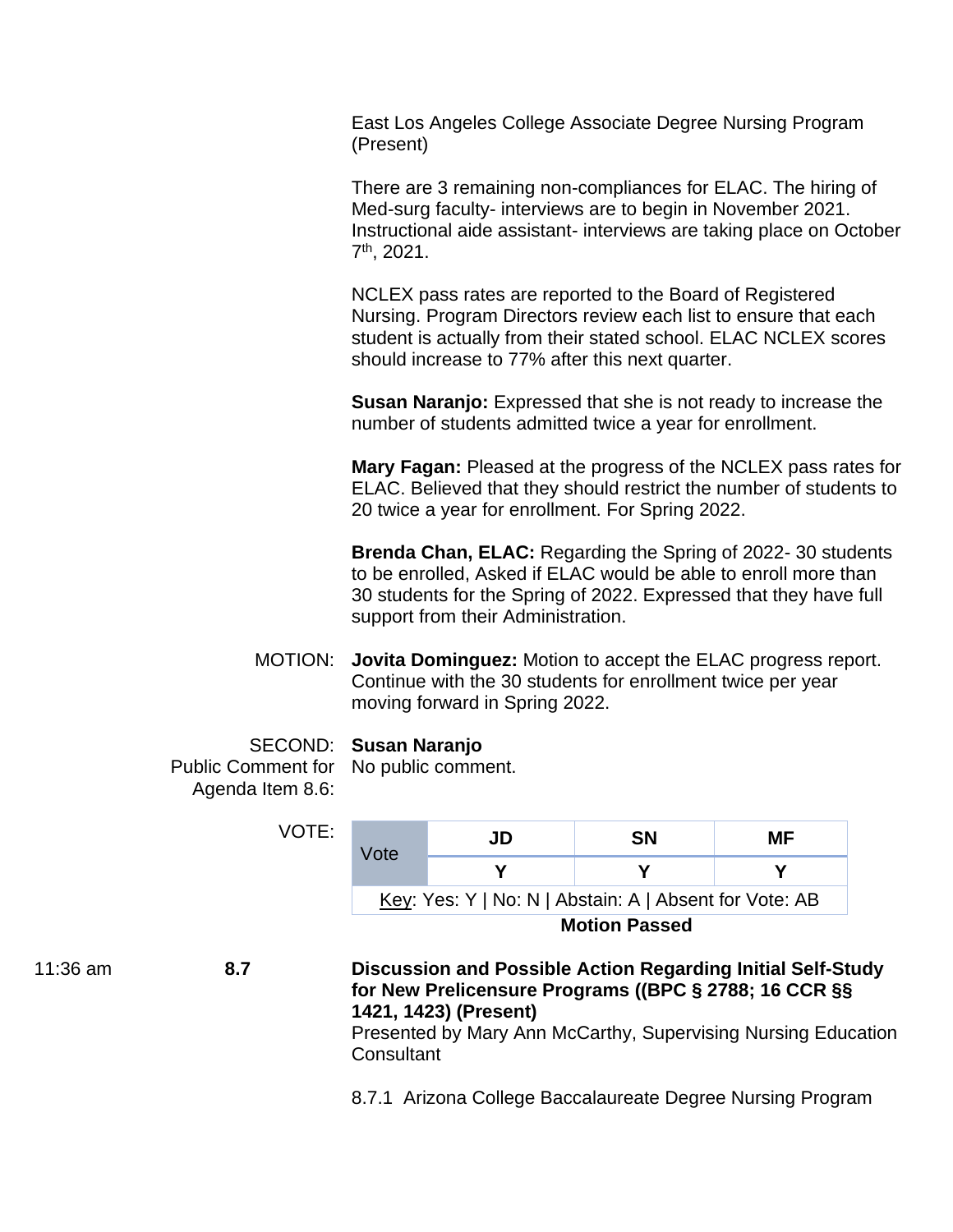MOTION: **Mary Fagan:** Motion to move Agenda Item 8.7.1 for Arizona College to the next Board meeting.

# SECOND: **Susan Naranjo**

Public Comment for No public comment.

 Agenda Item 8.7.1: VOTE:

| Vote | JD | <b>SN</b> | МF                                                            |
|------|----|-----------|---------------------------------------------------------------|
|      |    |           |                                                               |
|      |    |           | <u>Key:</u> Yes: Y   No: N   Abstain: A   Absent for Vote: AB |

**Motion Passed** 

8.7.2 Westmont College Baccalaureate Degree Nursing Program

MOTION **Jovita Dominguez:** Motion to accept Agenda Item 8.7.2.

| SECOND:<br><b>Public Comment for</b><br>Agenda Item 8.7.2:                                                                                                    | Susan Naranjo                                          | No public comment. |           |     |  |
|---------------------------------------------------------------------------------------------------------------------------------------------------------------|--------------------------------------------------------|--------------------|-----------|-----|--|
|                                                                                                                                                               | Vote                                                   | JD                 | <b>SN</b> | MF. |  |
| VOTE:                                                                                                                                                         |                                                        | Υ                  | Υ         | Υ   |  |
|                                                                                                                                                               | Key: Yes: Y   No: N   Abstain: A   Absent for Vote: AB |                    |           |     |  |
|                                                                                                                                                               | <b>Motion Passed</b>                                   |                    |           |     |  |
| 8.7.3 University of the Pacific Entry Level Master's Degree<br><b>Nursing Program</b><br>MOTION: <b>Jovita Dominguez:</b> Motion to accept Agenda Item 8.7.3. |                                                        |                    |           |     |  |

SECOND: **Mary Fagan** 

Public Comment for **Karen Hanford University of the Pacific:** The parameters are 90 Agenda Item 8.7.3: units, \$1,000 dollars per unit.

| ۰, |  | ٠ |  |
|----|--|---|--|
|    |  |   |  |

| Vote                                                   | JD | SΝ | MF |  |
|--------------------------------------------------------|----|----|----|--|
|                                                        |    |    |    |  |
| Key: Yes: Y   No: N   Abstain: A   Absent for Vote: AB |    |    |    |  |
| <b>Motion Passed</b>                                   |    |    |    |  |

**The ELC Committee went into Recess, until 12:45 pm for a lunch break before reconvening.** 

**The ELC Committee Meeting reconvened at 12:45 pm.**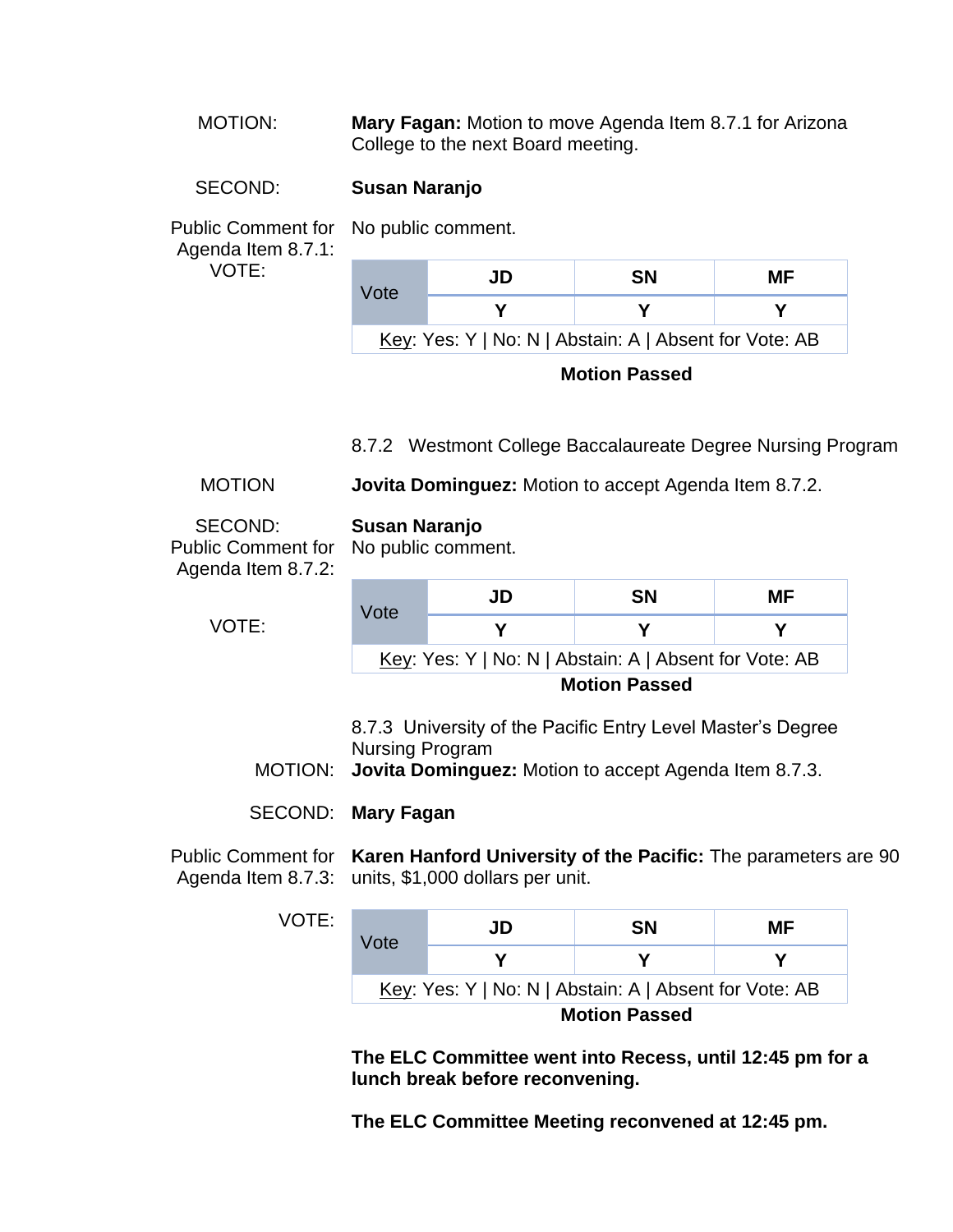**Roll Call/Quorum established at 12:46 pm.** 

12:45 pm **8.8 Discussion and Possible Action Regarding Acceptance of Changes to an Approved Program (Major Curriculum Revisions)** 

Presented by Mary Ann McCarthy, Supervising Nursing Education **Consultant** 

 8.8.1 American Career College Associate Degree Nursing Program (Addition of a new campus or location) (16 CCR § 1432) (Present)

 Motion: **Jovita Dominguez:** Motion to move this Agenda Item to the next Board meeting for further discussion.

#### Second: **Susan Naranjo**

Public Comment for Agenda Item 8.8.1:

No public comment.

VOTE:

| Vote                                                   | JD | <b>SN</b> | МF |  |  |
|--------------------------------------------------------|----|-----------|----|--|--|
|                                                        |    |           |    |  |  |
| Key: Yes: Y   No: N   Abstain: A   Absent for Vote: AB |    |           |    |  |  |
| <b>Motion Passed</b>                                   |    |           |    |  |  |

 8.8.2 College of the Sequoias Associate Degree Nursing Program LVN Adv Placement (Enrollment Increase) (16 CCR §§ 1426 & 1432) (Present)

 College of the Sequoias is requesting for an increase of 10 LVN students, annually.

Motion: **Jovita Dominguez:** Motion to accept 8.8.2.

#### Second: **Mary Fagan**

Public Comment for Agenda Item 8.8.2:

No public comment.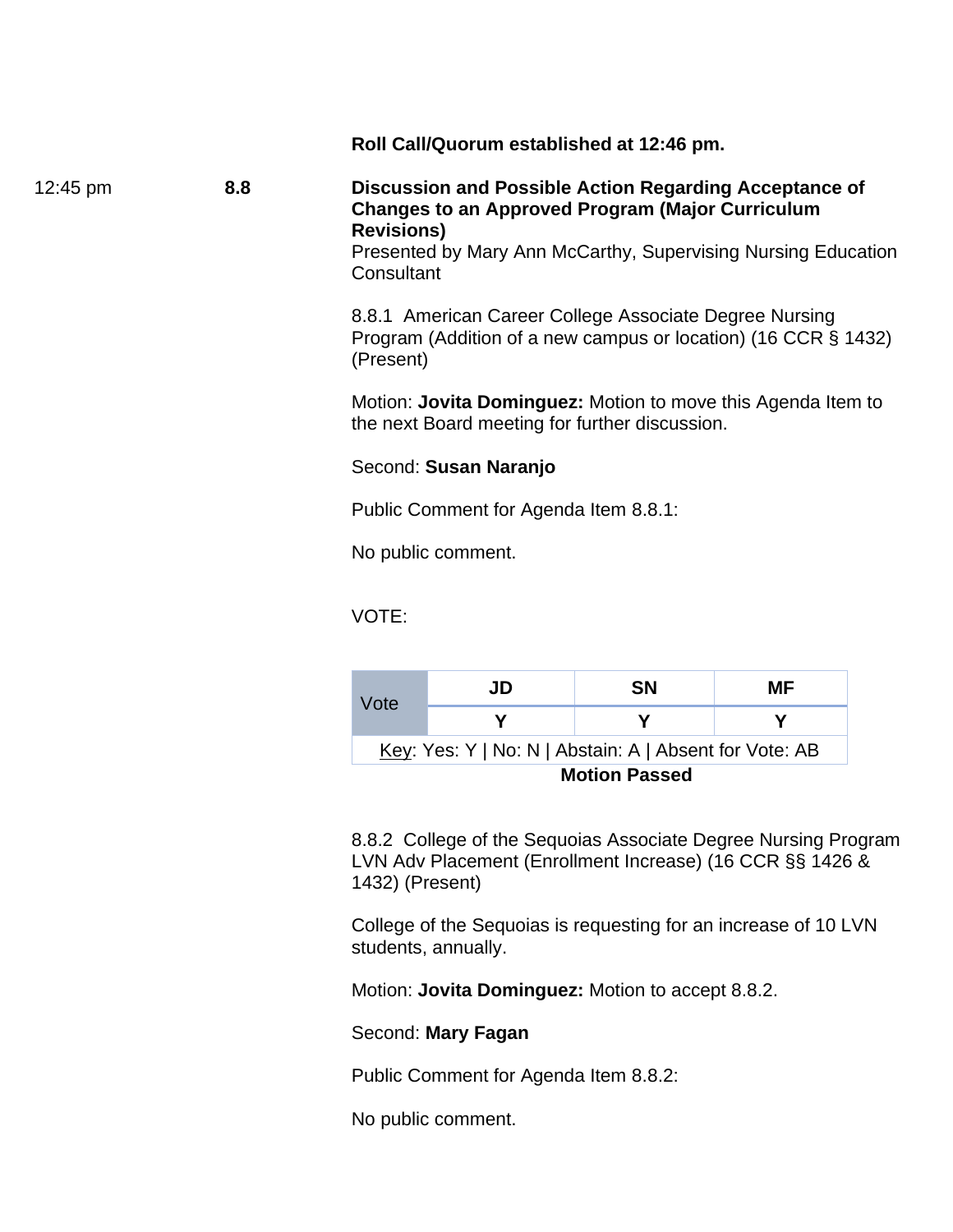VOTE:

| Vote                                                   | JD | SΝ | MF |  |
|--------------------------------------------------------|----|----|----|--|
|                                                        |    |    |    |  |
| Key: Yes: Y   No: N   Abstain: A   Absent for Vote: AB |    |    |    |  |
| <b>Motion Passed</b>                                   |    |    |    |  |

 8.8.3 College of the Sequoias Associate Degree Nursing Program (Enrollment Increase) (16 CCR §§ 1426 & 1432) (Present)

 College of the Sequoias is requesting 20 generic students for May of 2022, enrollment. This would be a 1 time increase.

Students would be taking these courses part time over a span of 1 year. Students have been asking for a part-time program. Would increase to 60 students per year, only for the year of 2022.

Motion: **Jovita Dominguez:** Motion to accept Agenda Item 8.8.3.

## Second: **Mary Fagan**

Public Comment for Agenda Item 8.8.3:

No public comment.

VOTE:

| Vote                                                   | JD | SΝ | MF |  |
|--------------------------------------------------------|----|----|----|--|
|                                                        |    |    |    |  |
| Key: Yes: Y   No: N   Abstain: A   Absent for Vote: AB |    |    |    |  |
| <b>Motion Passed</b>                                   |    |    |    |  |

 8.8.4 Concordia University Irvine Baccalaureate Degree Nursing Program (Enrollment Increase) (16 CCR §§ 1426 & 1432) (Present)

 Concordia University is requesting to add a third cohort to their program. Phasing in the number of students enrolled over time until the 64 student cohort is met.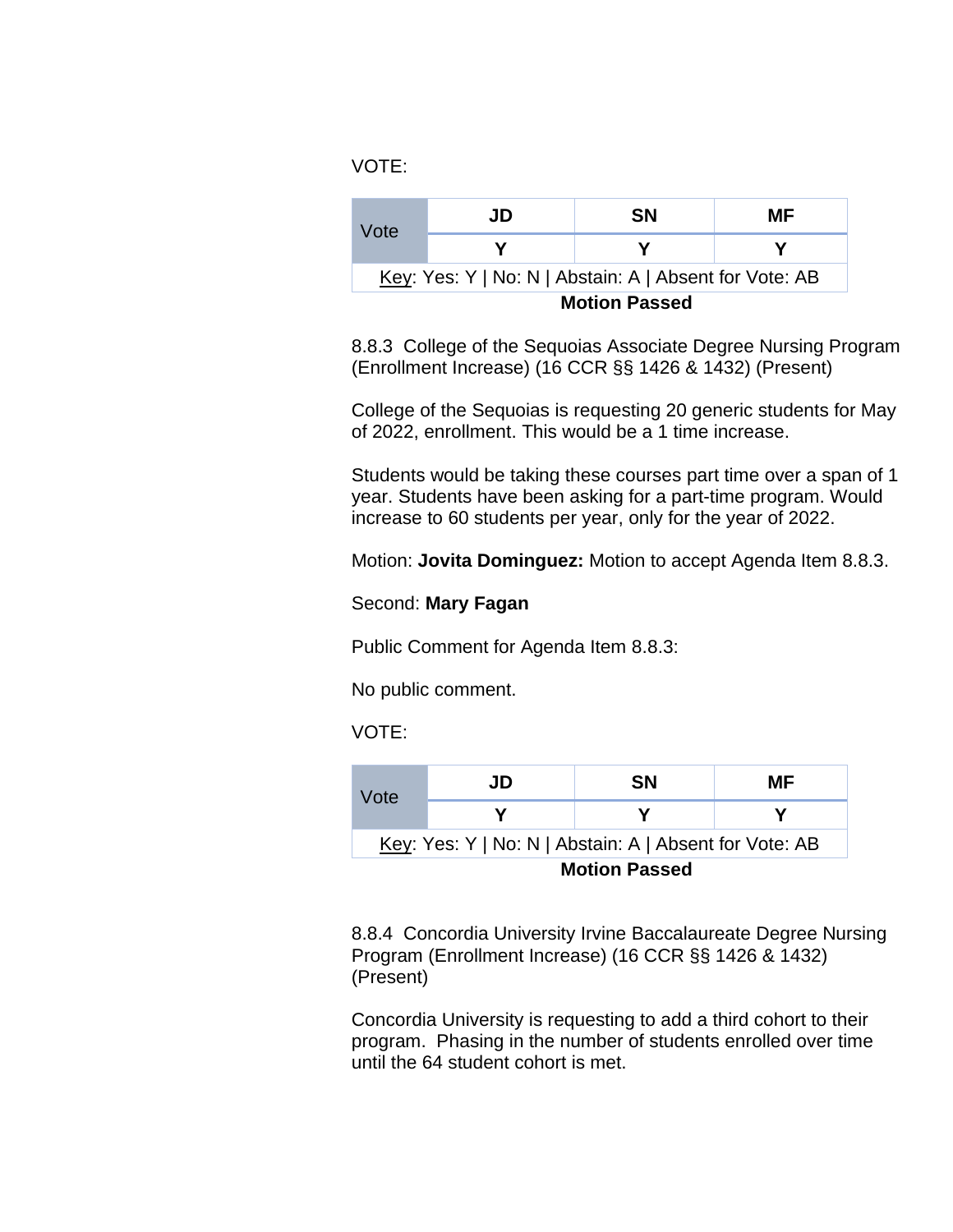Motion: **Jovita Dominguez:** Motion to move Agenda Item 8.8.4 to the next Board meeting; for further discussion.

#### Second: **Mary Fagan**

Public Comment for Agenda Item 8.8.4:

No public comment.

VOTE:

| Vote                                                   | JD | <b>SN</b> | МF |  |
|--------------------------------------------------------|----|-----------|----|--|
|                                                        |    |           |    |  |
| Key: Yes: Y   No: N   Abstain: A   Absent for Vote: AB |    |           |    |  |
| <b>Motion Passed</b>                                   |    |           |    |  |

 8.8.5 Imperial Valley College Associate Degree Nursing Program Enrollment Increase) (16 CCR §§ 1426 & 1432) (Present)

 Imperial Valley College is requesting an enrollment increase. Imperial Valley College would like to increase to 50 students in the Spring of 2022 only. Imperial Valley College would like to continue their enrollment of 30 students twice a year each Fall.

Motion: **Jovita Dominguez:** Motion, to accept Agenda Item 8.8.5.

#### Second: **Mary Fagan**

Public Comment for Agenda Item 8.8.5:

No public comment.

VOTE:

| Vote                                                   | JD | SΝ | МF |
|--------------------------------------------------------|----|----|----|
|                                                        |    |    |    |
| Key: Yes: Y   No: N   Abstain: A   Absent for Vote: AB |    |    |    |
| <b>Motion Passed</b>                                   |    |    |    |

 8.8.6 Monterey Peninsula College Associate Degree Nursing Program (Enrollment Increase) (16 CCR §§ 1426 & 1432) (Present)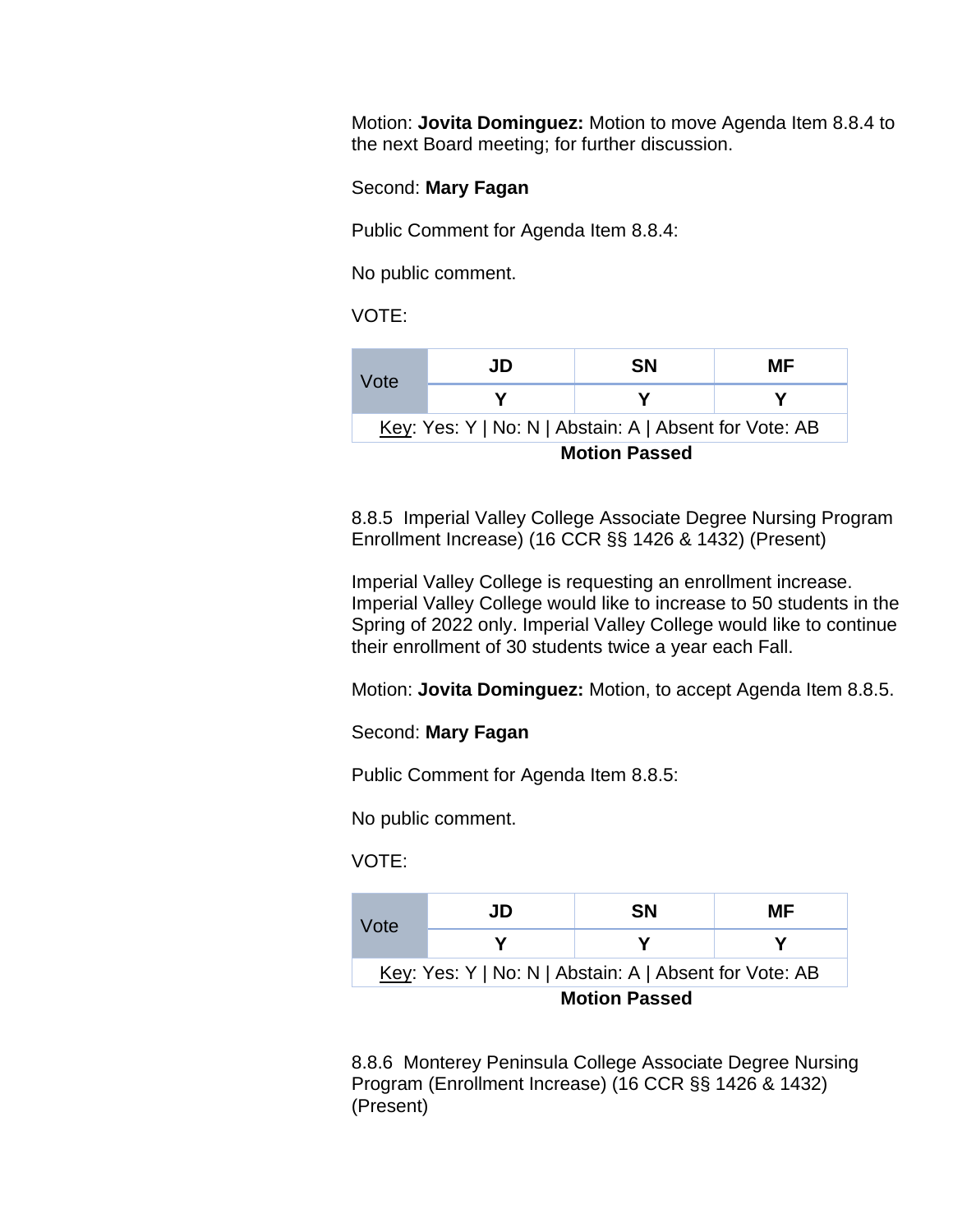Monterey Peninsula is requesting an enrollment increase from 32 students to 40 students twice per year. 64 students to 80 students per year. This would mean an 8 student increase per year.

Motion: **Jovita Dominguez:** Motion to accept Agenda Item 8.8.6.

#### Second: **Susan Naranjo**

Public Comment for Agenda Item 8.8.6:

No public comment.

VOTE:

| Vote                                                           | JD | SΝ | MF |
|----------------------------------------------------------------|----|----|----|
|                                                                |    |    |    |
| <u>Key</u> : Yes: Y   No: N   Abstain: A   Absent for Vote: AB |    |    |    |
| <b>Motion Passed</b>                                           |    |    |    |

 8.8.7 Sacramento City College Associate Degree Nursing Program (Enrollment Increase) (16 CCR §§ 1426 & 1432) (Present)

Sacramento City College is requesting to continue the previous temporary enrollment permanently. Sacramento City College is requesting for an increase of 10 students annually. Enrollment 30 students twice per year. Increase would be 70 students per year.

Motion: **Jovita Dominguez:** Motion to accept Agenda Item 8.8.7.

#### Second: **Mary Fagan**

Public Comment for Agenda Item 8.8.7:

No public comment.

#### VOTE:

| Vote                                                   | JD | <b>SN</b> | МF |
|--------------------------------------------------------|----|-----------|----|
|                                                        |    |           |    |
| Key: Yes: Y   No: N   Abstain: A   Absent for Vote: AB |    |           |    |
| <b>Motion Passed</b>                                   |    |           |    |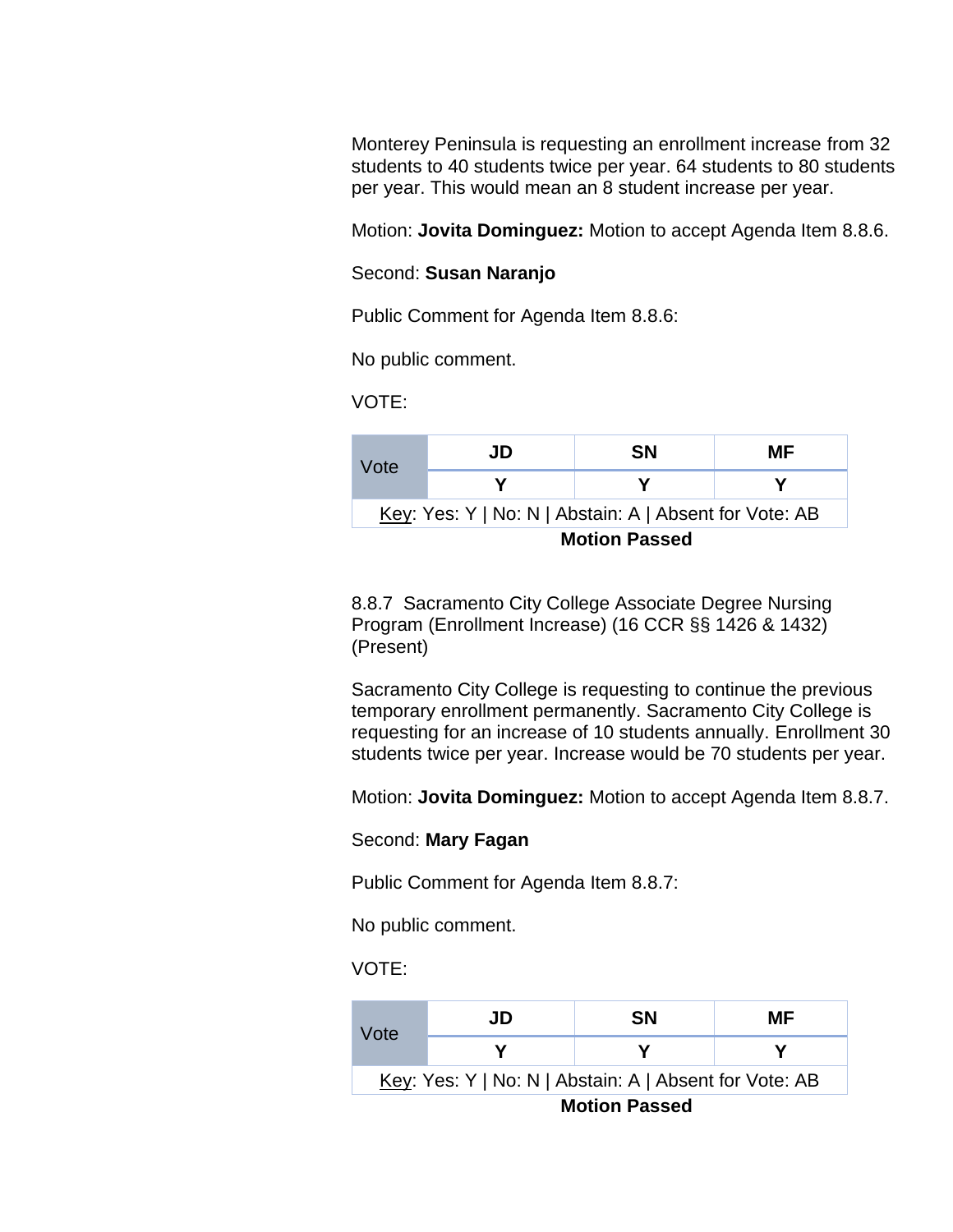8.8.8 San Joaquin Delta College Associate Degree Nursing Program (Enrollment Increase) (16 CCR §§ 1426 & 1432) (Present)

San Joaquin Delta College is requesting an increase of 40 students twice per year.

Motion: **Jovita Dominguez:** Motion to accept Agenda Item 8.8.8.

#### Second: **Mary Fagan**

Public Comment for Agenda Item 8.8.8:

No public comment.

VOTE:

| Vote                                                   | JD | SΝ | МF |
|--------------------------------------------------------|----|----|----|
|                                                        |    |    |    |
| Key: Yes: Y   No: N   Abstain: A   Absent for Vote: AB |    |    |    |
| <b>Motion Passed</b>                                   |    |    |    |

 8.8.9 San Joaquin Valley College Associate Degree Nursing Program (Enrollment Increase) (16 CCR §§ 1426 & 1432) (Present)

 San Joaquin Valley College is requesting an increase of 6 additional students to be added to their LVN cohort at the Visalia campus.

Motion: **Jovita Dominguez:** Motion to accept Agenda Item 8.8.9.

#### Second: **Mary Fagan**

Public Comment for Agenda Item 8.8.9:

No public comment.

VOTE: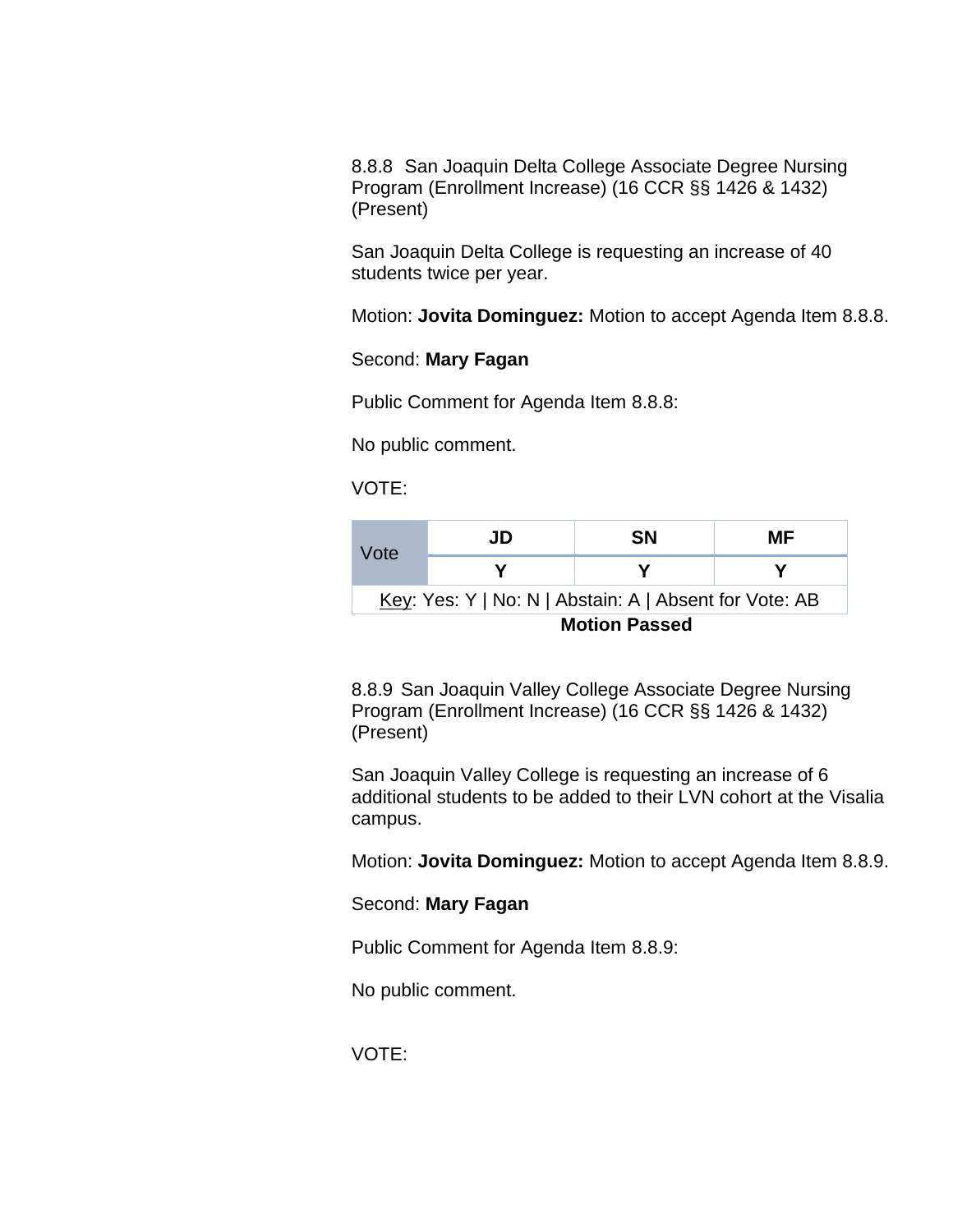| Vote                                                   | JD | SΝ | МF |
|--------------------------------------------------------|----|----|----|
|                                                        |    |    |    |
| Key: Yes: Y   No: N   Abstain: A   Absent for Vote: AB |    |    |    |
| <b>Motion Passed</b>                                   |    |    |    |

 8.8.10 Stanbridge University Baccalaureate Degree Nursing Program (Enrollment Increase) (16 CCR §§ 1426 & 1432) (Present)

 Stanbridge University is requesting an enrollment increase on two of their campuses, Orange County and Los Angeles.

 Orange County would like to increase to an additional 70 students annually.

Los Angeles would like to increase to 40 students 4 times per year. An additional 90 students per year.

 Motion: **Jovita Dominguez:** Motion to move Agenda Item 8.8.10 to the next Board meeting for further discussion.

#### Second: **Mary Fagan**

Public Comment for Agenda Item 8.8.10:

No public comment.

VOTE:

| Vote                                                   | JD | <b>SN</b> | МF |
|--------------------------------------------------------|----|-----------|----|
|                                                        |    |           |    |
| Key: Yes: Y   No: N   Abstain: A   Absent for Vote: AB |    |           |    |
| <b>Motion Passed</b>                                   |    |           |    |

8.8.11 Unitek College Baccalaureate Degree Nursing Program (Addition of a new campus or location) (16 CCR § 1432) (Present)

 Unitek College is requesting an addition of a new campus in Sacramento, CA. Enrollment pattern 40 students three times per year.